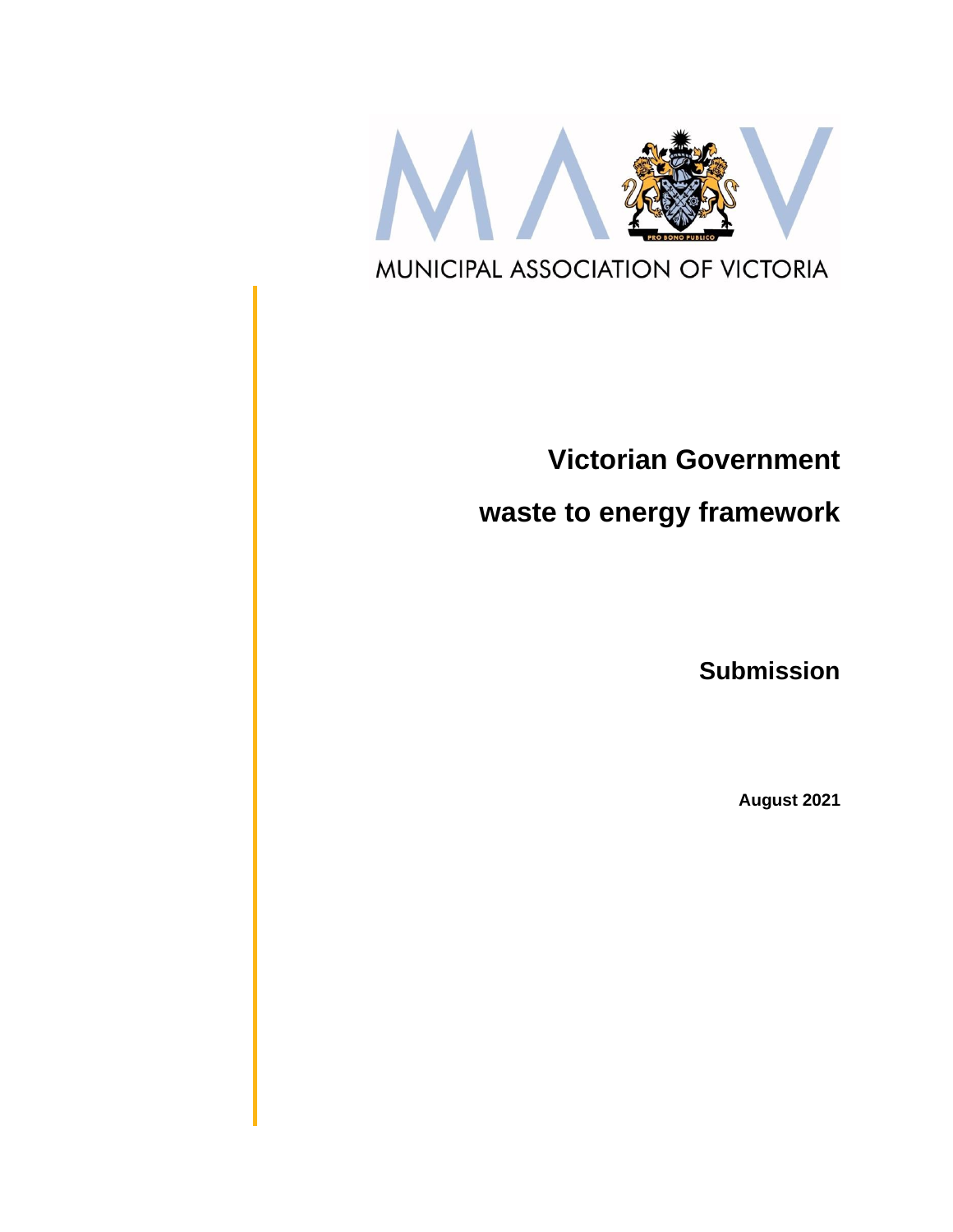

#### *© Copyright Municipal Association of Victoria, 2021.*

*The Municipal Association of Victoria (MAV) is the owner of the copyright in this publication.*

*No part of this publication may be reproduced, stored or transmitted in any form or by any means without the prior permission in writing from the Municipal Association of Victoria.* 

*All requests to reproduce, store or transmit material contained in the publication should be addressed to the MAV on 03 9667 5555.*

*The MAV does not guarantee the accuracy of this document's contents if retrieved from sources other than its official websites or directly from a MAV employee.*

*The MAV can provide this publication in an alternative format upon request, including large print, Braille and audio.*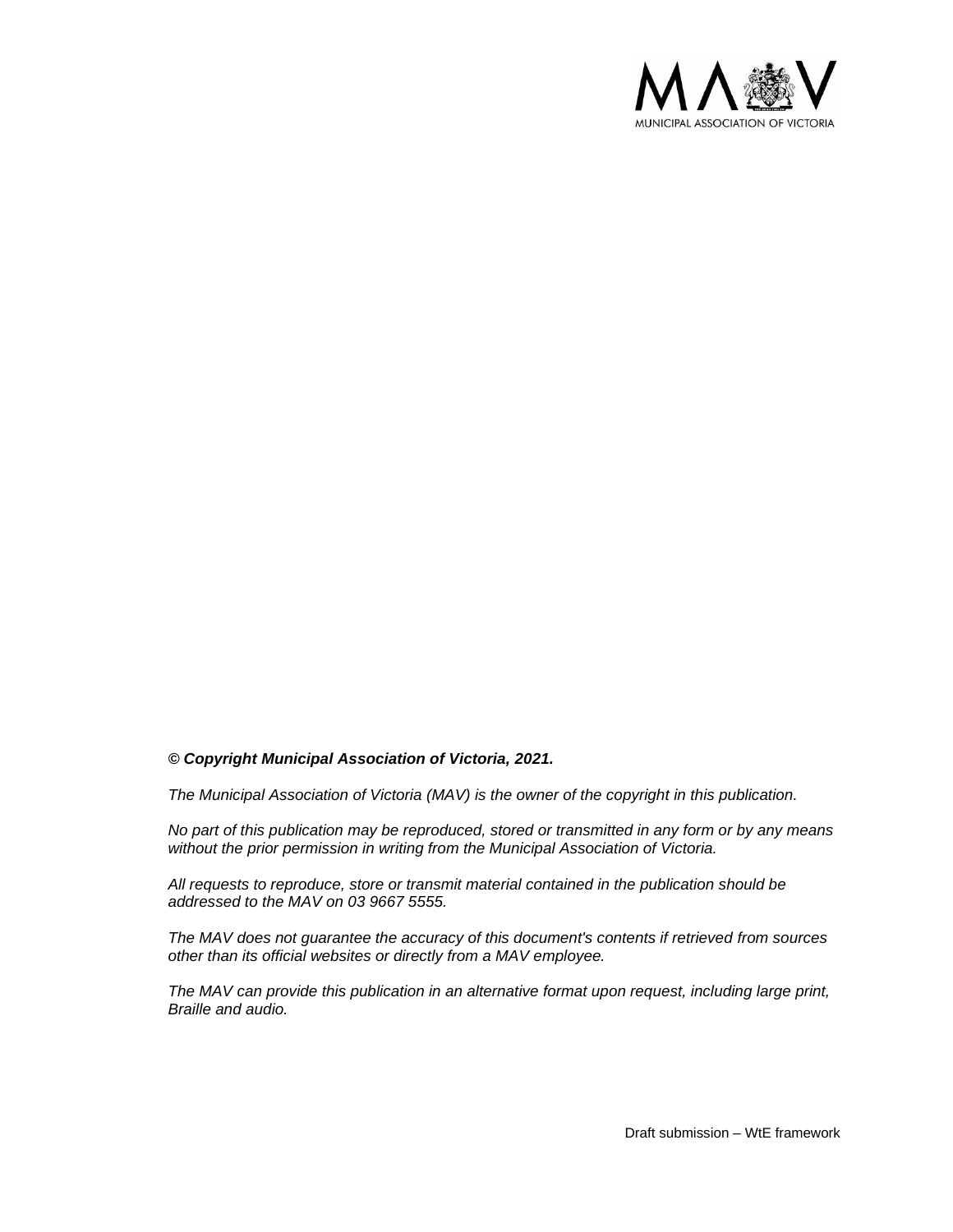

## Table of contents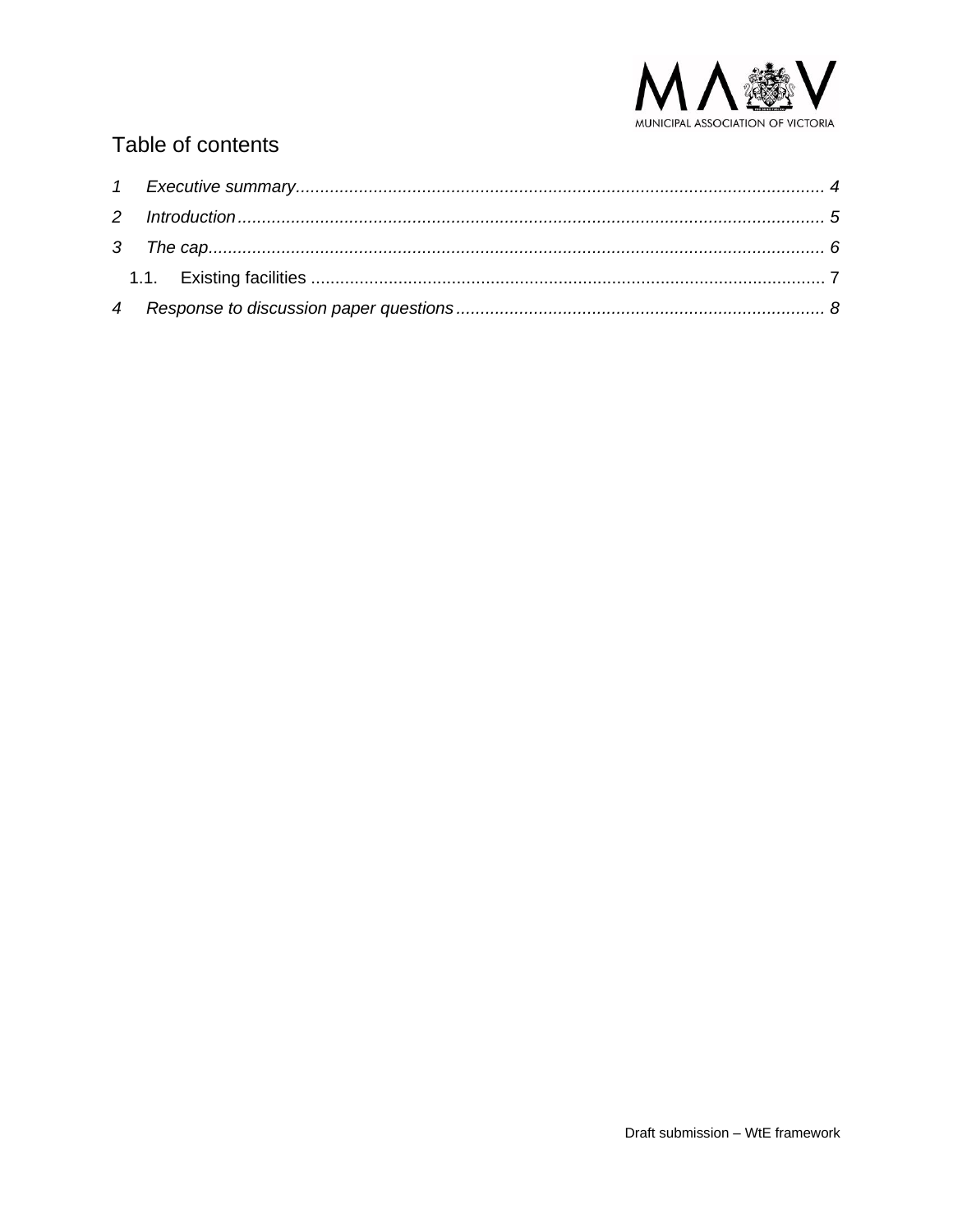## <span id="page-3-0"></span>**1 Executive summary**

In the Recycling Victoria policy, the Victorian Government announced it would implement a one million tonnes per annum cap on the amount of residual waste that can be used in thermal waste to energy facilities.

We strongly support waste to energy (WtE) as an alternative to landfill. WtE must be considered in the context of the waste hierarchy (see Figure 1), and not compromise waste avoidance or higher order reuse and recycling opportunities. Victoria sorely needs a clear WtE policy to ensure these outcomes and provide industry with the necessary certainty for large-scale investment. We welcome the development of the WtE framework to provide that policy clarity.

We do have concerns regarding the cap itself. There has been inadequate justification for why a cap is the appropriate policy response. Stringent controls on the material streams allowed as feedstock could be used as an alternative. The figure of one million tonnes also lacks robust justification. We are concerned that this continues a trend of the Victorian Government making major decisions impacting the waste and resource recovery sector with no transparency and no publicly accessible evidence base. These concerns are expanded upon in Section [3.](#page-5-0)

If a cap is implemented, allocations must be determined via a coordinated EOI process, rather than first-come-first-served. The cap represents a limited (if artificially so) resource that must be efficiently utilised.

An Expression of Interest (EOI) process should evaluate the comparative benefits of the different projects, including:

- Environmental, economic, and social benefits
- Equitable access across Victoria
- Potential impacts on higher order materials recovery

The framework does not appear to identify a method to build in contingency or surge capacity for WtE. The experiences of the past several years have made clear the dangers of a resource recovery system that operates at near capacity. When one facility is taken offline for whatever reason the flow-on effects can have major environmental and safety impacts.

The framework must address the constraints on councils' ability to control what material goes into the waste streams they manage streams. Education can only go so far. Unexpected materials will always be found in residual waste. Ideally WtE facilities would have the ability to deal with this through some level of sorting before stock is fed in, to recover higher value recyclables. The return on investment (both financially and environmentally) of presort capacity would need to be considered.

The proposed framework offers a blanket exemption from the cap for a wide range of waste biomass. This has the potential to seriously compromise materials recovery and is out of step with the proposed treatment of food organics and garden organics (FOGO) streams collected by councils.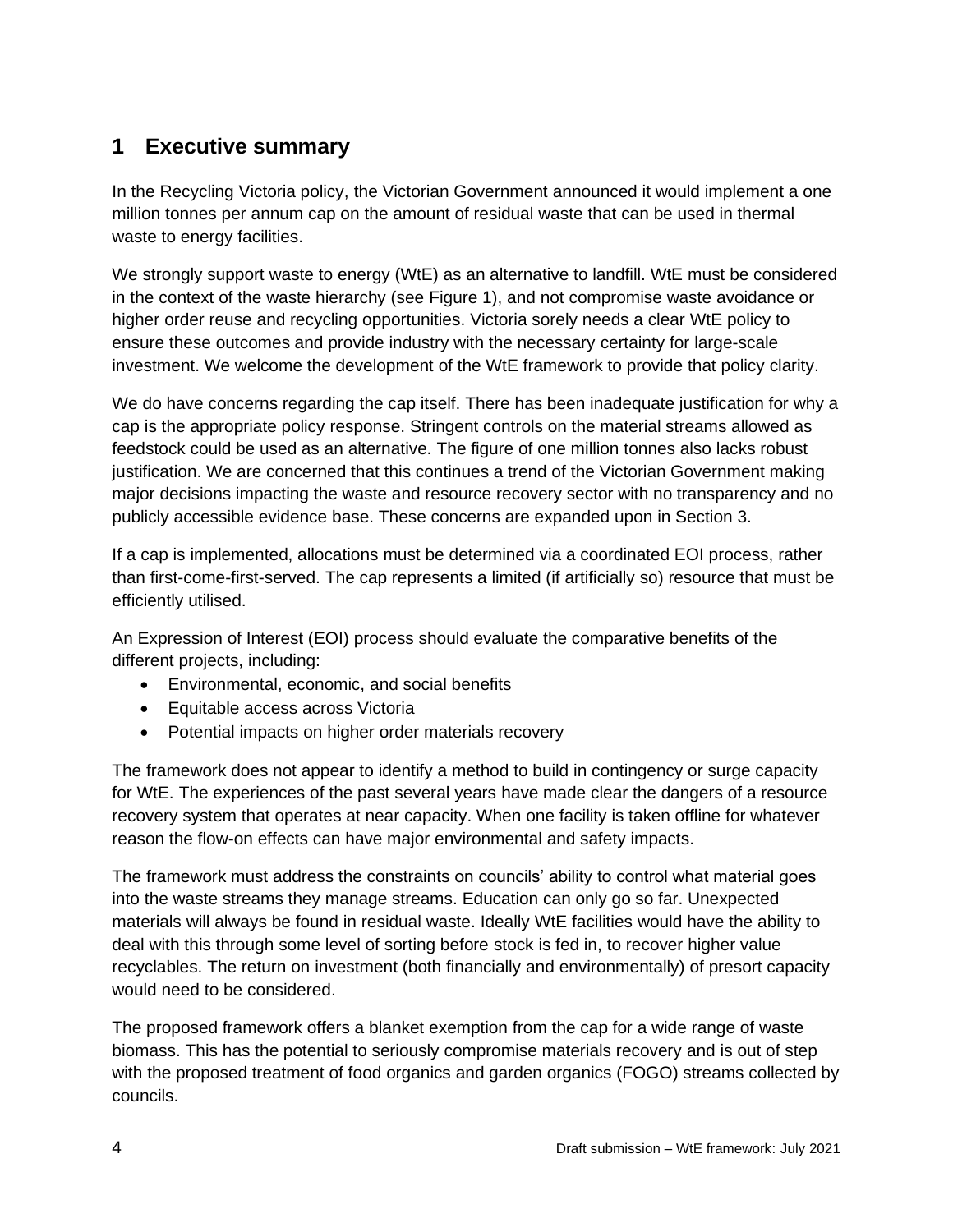## <span id="page-4-0"></span>**2 Introduction**

The Municipal Association of Victoria (MAV) is the peak representative and advocacy body for Victoria's 79 councils. The MAV was formed in 1879 and the *Municipal Association Act* 1907 appointed the MAV the official voice of local government in Victoria.

Today, the MAV is a driving and influential force behind a strong and strategically positioned local government sector. Our role is to represent and advocate the interests of local government; raise the sector's profile; ensure its long-term security; facilitate effective networks; support councillors; provide policy and strategic advice, capacity building programs, and insurance services to local government.

The MAV welcomes the opportunity to provide feedback on the Victorian Government's draft Waste to Energy Framework. The MAV has previously made several submissions<sup>1234</sup> addressing waste to energy and the role it should play in a Victorian circular economy.

The core of our existing positions on WtE are that:

- Waste to Energy must be considered within the context of the waste hierarchy (see Figure 1), with energy recovery being preferable only to the treatment and disposal of waste.
- Policy responses to minimise waste and the negative impacts of waste are best targeted as far upstream as possible where they can influence the decisions that generate waste.



*Figure 1 - Waste hierarchy - Source: NSW Environment Protection Authority*

<sup>&</sup>lt;sup>1</sup> [Submission to turning waste into energy discussion paper,](https://www.mav.asn.au/__data/assets/word_doc/0004/5755/Submission-to-turning-waste-into-energy-discussion-paper-Dec-2017.docx) MAV, December 2017

<sup>&</sup>lt;sup>2</sup> [Submission to Parliamentary Inquiry into Recycling and Waste Management,](https://www.mav.asn.au/__data/assets/pdf_file/0018/22770/Submission-to-Parliamentary-Inquiry-into-Recycling-and-Waste-Management.pdf) MAV, May 2019

<sup>&</sup>lt;sup>3</sup> [Submission to Circular economy issues paper,](https://www.mav.asn.au/__data/assets/word_doc/0013/23332/Submission-to-Circular-economy-issues-paper-MAV-submission-July-2019.docx) MAV, August 2019

<sup>&</sup>lt;sup>4</sup> [Submission to Infrastructure Victoria's Recycling and Resource Recovery Infrastructure Report,](https://www.mav.asn.au/__data/assets/word_doc/0008/24398/Submission-to-Infrastructure-Victorias-Recycling-and-resource-recovery-infrastructure-report.docx) MAV, December 2019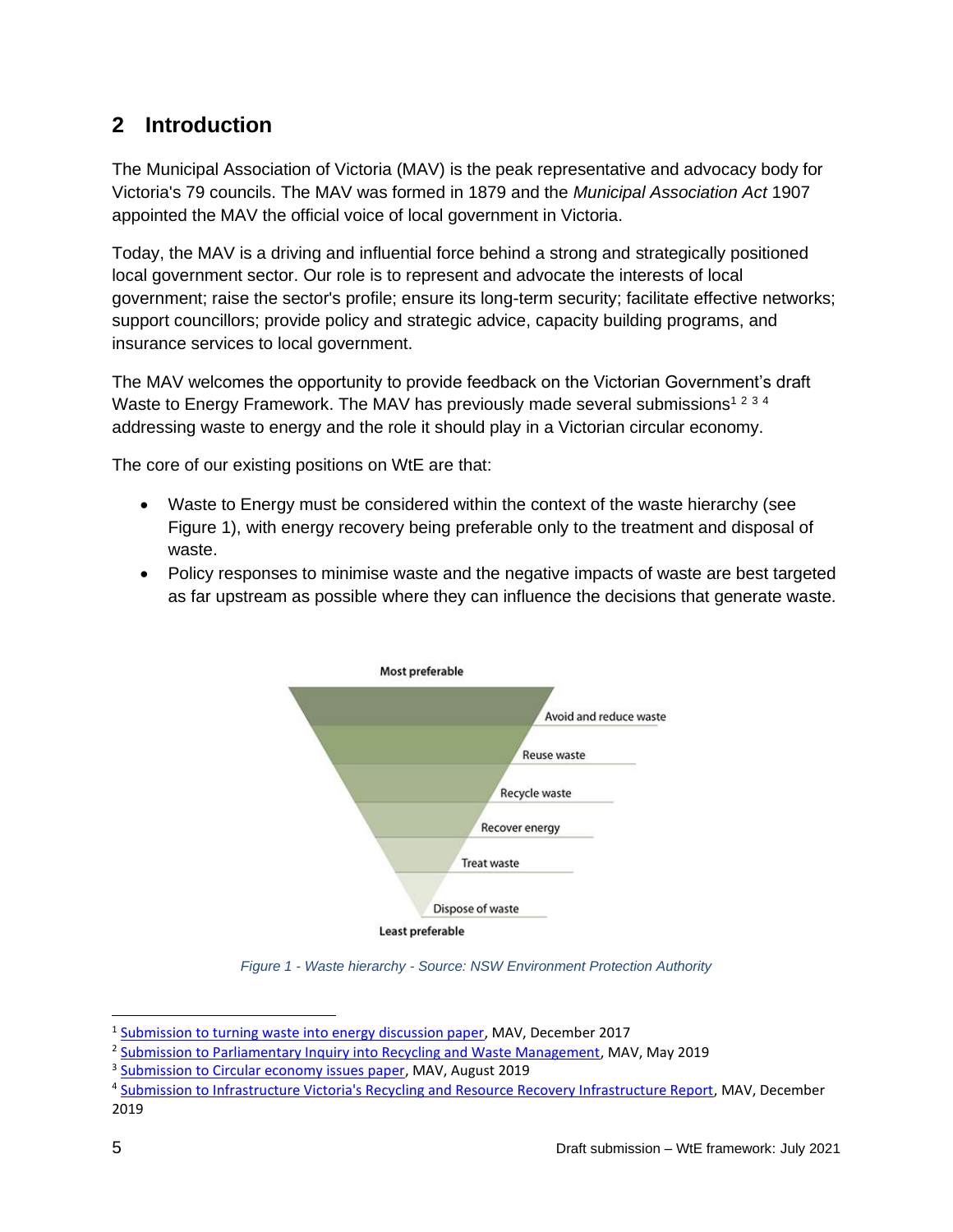## <span id="page-5-0"></span>**3 The cap**

In its Recycling Victoria policy, the Victorian Government committed to a 1 million tonne per annum cap on the amount of residual waste able to be used in WtE.

The objectives the cap is intended to achieve are two-fold:

- To ensure that WtE facilities do not compromise opportunities for higher order recovery of materials
- To prevent overinvestment into WtE facilities by private industry

The policy and subsequent announcements have failed to justify why a cap is the best way of achieving these goals.

A stringent control on the types of feedstock allowed should be sufficient to ensure that WtE facilities operate within the waste hierarchy and protect opportunities for recycling over energy recovery.

With access to up-to-date and reliable information, as well as certainty over government policy, industry should be able to make responsible investment choices. Government must be clear on the types of waste streams allowed as feedstock and the projected trends for volumes of those materials.

Approval processes for individual facilities will provide government with the opportunity to assess the merits of a proposal. This should include the viability of the proposed feedstock over the lifespan of the WtE facility, and any assertions made regarding how that feedstock is consistent with the waste hierarchy. None of this requires an overall cap.

The cap imposes an artificial constraint on WtE capacity and creates scarcity. Those in control of residual waste, such as councils, will need to compete to prevent that waste from being sent to landfill. It seems likely that allocations will be quickly exhausted by residual waste managers able to provide large volumes to processors. This would isolate small volume managers such as regional councils from the market and maintain high landfilling costs while achieving significant discounts for larger operators. It will also result in material being landfilled which could have instead been recovered as energy, and it will result in a higher cost to ratepayers. There needs to be a mechanism within the cap to assign priority to municipal solid waste.

Councils have also expressed concern about the cap serving as a disincentive to commercial operators to enter the market and the pressures this creates when landfills in some areas are almost at capacity.

While we are confident that the Victorian Government is genuine in its commitment to a circular economy, a restrictive WtE cap carries potential perverse incentives with landfill levy income. If cost of WtE is higher than cost to landfill (due to scarcity created by the cap), it is likely the Government will raise the landfill levy to maintain parity. The more restrictive a cap the more material sent to landfill and a higher levy rate collected (see Figure 2). Councils and ratepayers would also find it difficult to accept further increases to the landfill levy following the 60%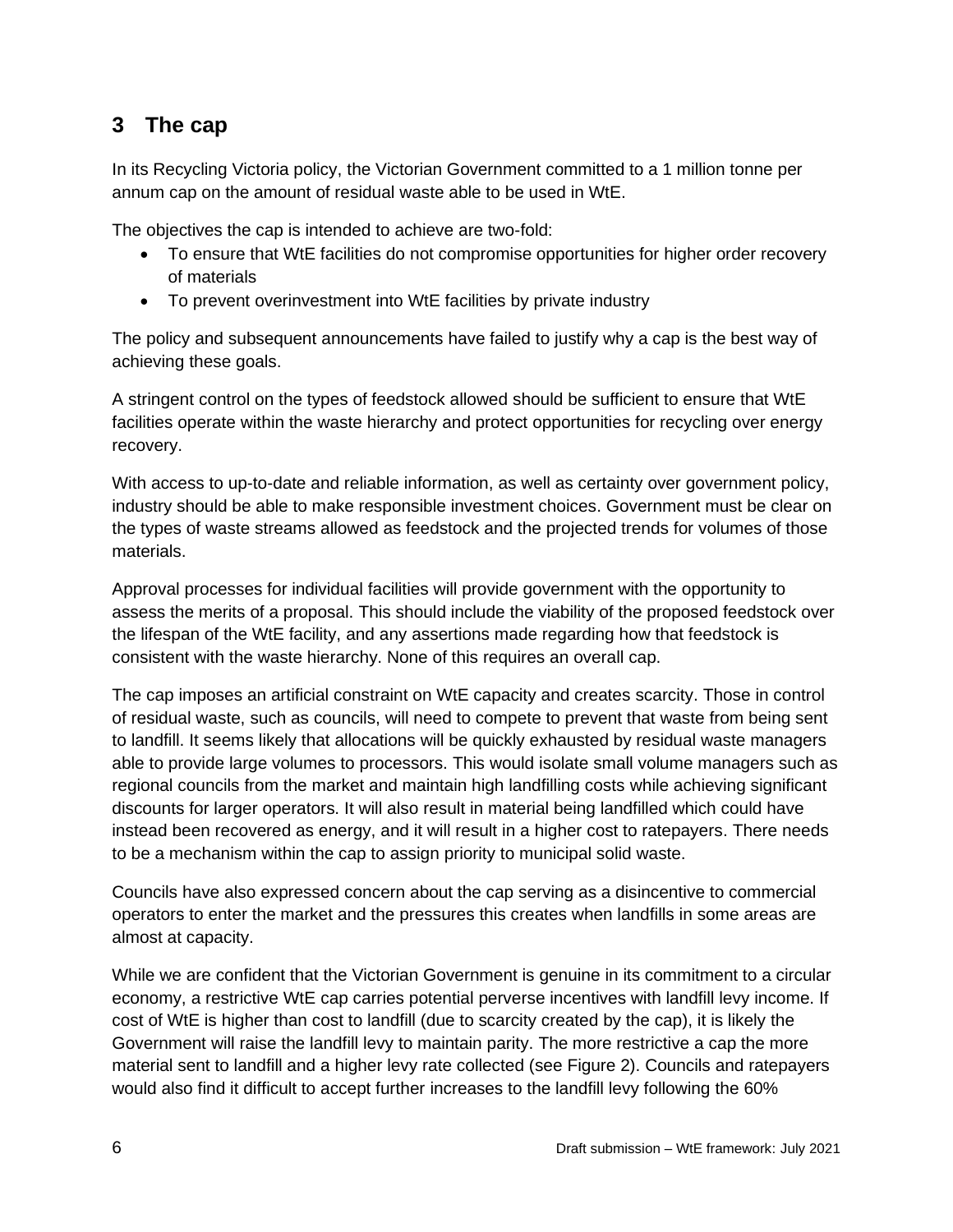increase in 2021/22 without being given more confidence of the value reinvestment of that money achieves.

In addition to questions over the merit of the cap as a policy, we question the proposed size of the cap. No evidence has been provided for how the figure of one million tonnes per annum has been reached. It is also misleading, as there is a potential 950,000 tonnes per annum of WtE capacity exempt from the cap due to having existing planning approvals (See Figure 3). There is no clarity on whether these facilities with pre-existing approval need to apply for a cap allocation if they wish to increase their capacity in the future, or if they merely need to go through environmental and planning approvals to do so.



*Figure 2 - Potential perverse incentive of a restrictive WtE cap*

### **1.1. Existing facilities**

<span id="page-6-0"></span>Pre-existing approved facilities not subject to the cap

| <b>Facility</b>                | Annual    | <b>Electrical</b>     | <b>Thermal</b>     | <b>Notes</b>                                  |
|--------------------------------|-----------|-----------------------|--------------------|-----------------------------------------------|
|                                | feedstock | output                | output             |                                               |
| <b>Australian Paper</b>        | 650,000   | 45 MW $_{\odot}$      | 225 MWth           | Electricity and heat to supply on-site        |
| (Maryvale) $5$                 | tonnes    |                       |                    | paper mill                                    |
| Recovered Energy               | 200,000   | 15.1 MW $_{\odot}$    |                    | Output excludes 2.1 MW <sub>e</sub> for plant |
| Australia                      | tonnes    |                       |                    | operation; proposed capacity to               |
| $(Laverton)^6$                 |           |                       |                    | provide thermal output to nearby              |
|                                |           |                       |                    | properties in future                          |
| <b>Great Southern Waste</b>    | 100,000   | $7.9$ MW <sub>e</sub> |                    |                                               |
| Technologies                   | tonnes    |                       |                    |                                               |
| (Dandenong South) <sup>7</sup> |           |                       |                    |                                               |
| <b>TOTAL</b>                   | 950,000   | 68 MW <sub>e</sub>    | 225 MW $_{\rm th}$ |                                               |
|                                | tonnes    |                       |                    |                                               |

*Figure 3 Already approved WtE facility capacity*

<sup>5</sup> <https://engage.vic.gov.au/epa-works-approvals/australian-paper-wa>

<sup>6</sup> <https://engage.vic.gov.au/epa-works-approvals/recovered-energy-australia>

<sup>7</sup> <https://engage.vic.gov.au/epa-works-approvals/GSWT>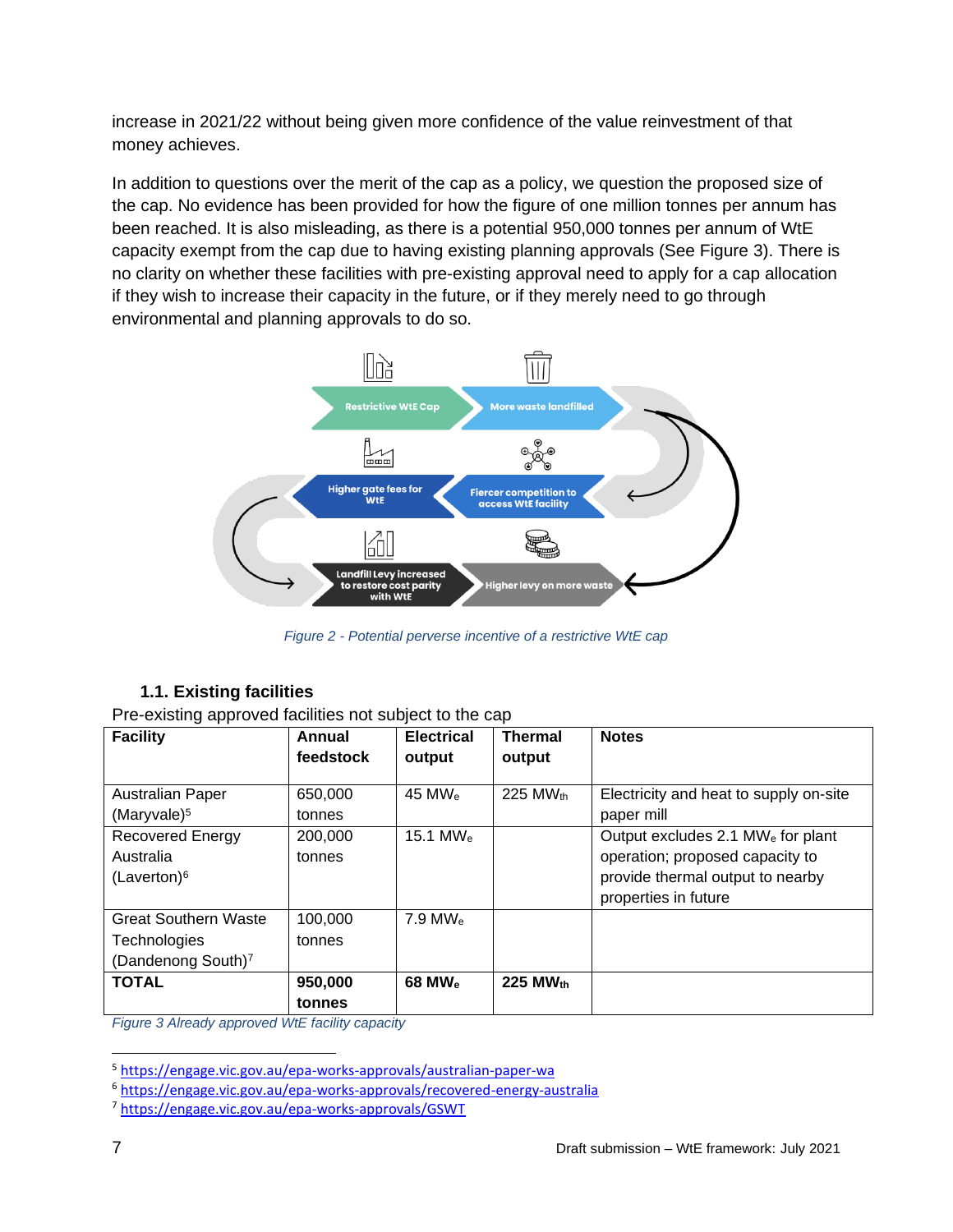### <span id="page-7-0"></span>**4 Response to discussion paper questions**

**Question 1: Are further clarifications to the proposed definition of 'thermal waste to energy' for the purposes of the waste to energy cap required?**

The definition appears clear.

#### **Question 2: What other wastes or processes should be considered to be permitted or banned for the purposes of the waste to energy cap, and why? Are there any other factors that should be considered when determining which wastes are permitted?**

The DELWP paper refers to a four-bin service. Recycling Victoria instead refers to councils being required to ensure all residents have access to a four-stream service (glass, FOGO, comingled recyclables, and residual waste). Throughout much of Victoria a 4-bin kerbside service is not viable due to several factors including street space, collection distances, and the volumes and value of material collected. We also note that some councils provide an opt-in organics service because multi- dwelling sites do not generate garden waste, do not have storage capacity for a 3rd and 4th bin and the provision of an additional bin when not needed has encouraged its use as a de facto garbage bin compromising the composting process and output. This reality needs to inform DELWP thinking.

The WtE Framework must address this and seek to accommodate equitable access to landfill alternatives such as WtE across Victoria.

The proposed Framework is unclear on the distinctions made between streams collected by councils as opposed to construction & demolition (C&D) and commercial and industrial (C&I) waste. Based on the diagram on page 13, both council-collected and C&D/C&I recyclables can be used as feedstock if separated at a Material Recovery Facility (MRF) and it can be demonstrated that that stream has no market for recycling. The accompanying text appears to muddy this somewhat, with blanket statements such as recyclable materials from council sources being banned.

The distinction between councils that have introduced a 4-bin service and those that have not is also confusing. Waste streams from councils with a 4-bin service and those without will likely be aggregated and processed at the one MRF. They will similarly be aggregated with some C&I/C&D streams. If the requirements to sort and demonstrate the lack of an alternative use is present, it makes little sense to treat these waste streams separately.

#### **Question 3: What information should waste to energy facility operators need to provide to demonstrate that C&I or C&D waste has no market available for reuse or recycling?**

As discussed above, these criteria should also be applied to council streams that have been separated through an MRF.

The starting point for allowable materials should be anything that goes in a residual kerbside bin (and thus is a permitted material). Glass, FOGO, and standardized co-mingled recyclable contents should be banned unless a specific exception is granted.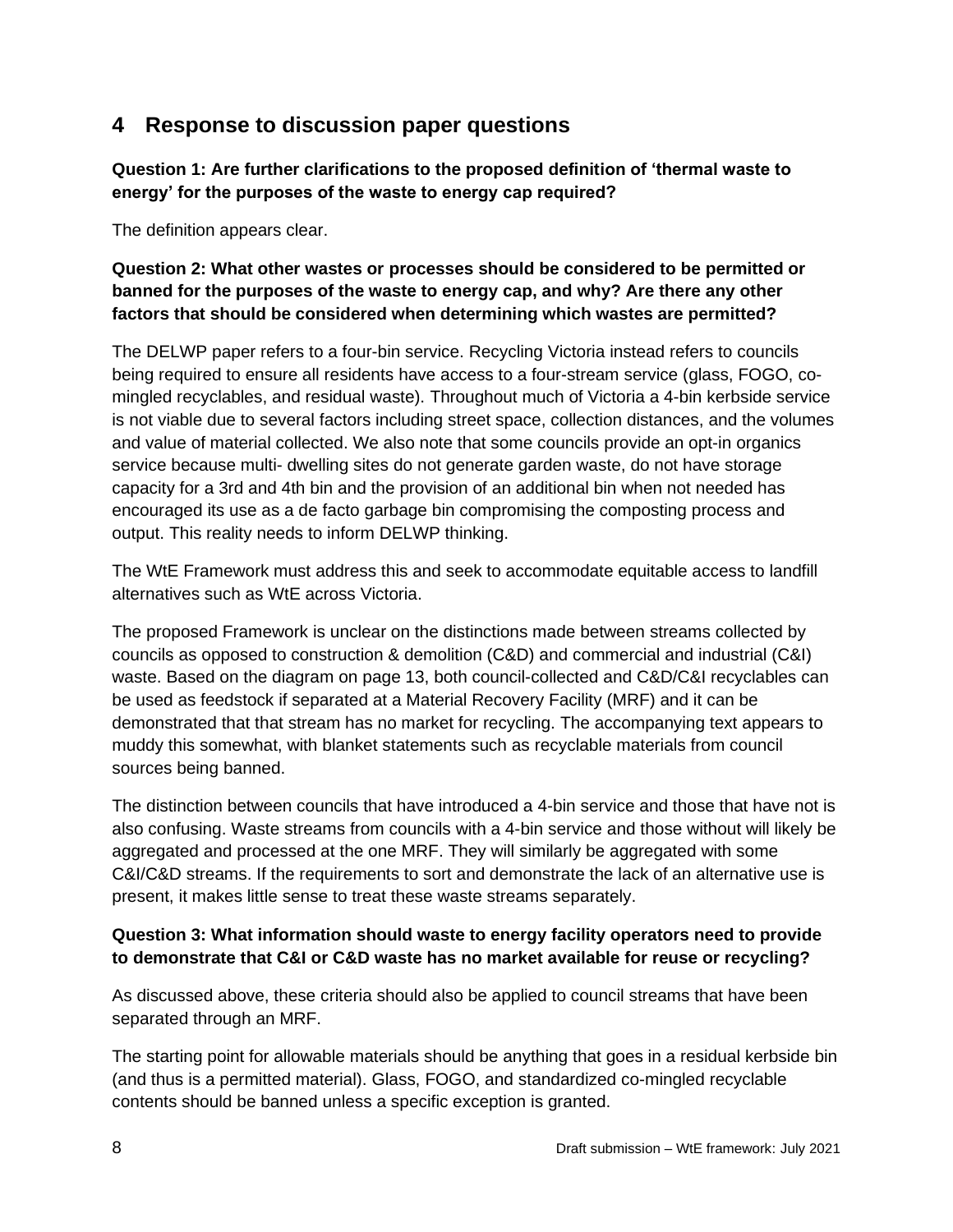Ultimately, the onus for determining what materials to permit must be on the State through the Waste Authority. The outcome of this should be a clear list of permitted and banned waste types.

If the WtE industry is seeking to ask the Waste Authority to permit a waste type, they should provide information to support their case. The decision of the Waste Authority should consider:

- Is the material being successfully recovered in other jurisdictions?
- Is transport to those jurisdictions plausible environmentally, legally, and economically?
- Are there prospects of that method of recovery being established in Victoria (or a nearer jurisdiction that may make transport plausible)?
- Is it viable to stockpile that material in anticipation of future recovery capacity being available?
	- $\circ$  Are there environmental and safety concerns, e.g., fire hazard or leachate?
	- o Does the material degrade and lose value?
- Even if stockpiling is not viable, is it preferable to landfill the material in the interim to avoid locking in a waste stream as feedstock and compromising the ability to establish recovery capacity?
- If the alternative to WtE for the material is landfill, how does this stack up compared to other potential feedstock (including available residual waste) in terms of emissions, amounts of energy recovered, and by-products?

In allowing recyclable materials to be a permitted waste, there must be a clear case for why allowing that material stream is preferable to relying solely on already permitted materials (including residual waste).

It may be appropriate to consider permission of a material at a specific facility only. For example, distances to a processing facility may make recovery unviable for some high weight/volume but low value materials. This criterion should be used with a large degree of caution to ensure it does not harm the opportunity to establish regional material recovery of those materials in the future.

It may also be appropriate to have the power for temporary approvals to deal with surges in specific waste streams such as following clean-up of natural disasters or if another facility goes online.

We would also like to see some consideration given to markets for secondary outputs of WtE. Biochar and other outputs currently have immature and highly variable markets in Australia. The State Government could support the development of WtE facilities by providing evidence-based guidance on the markets for these products thus enabling processors to include these products in their business case.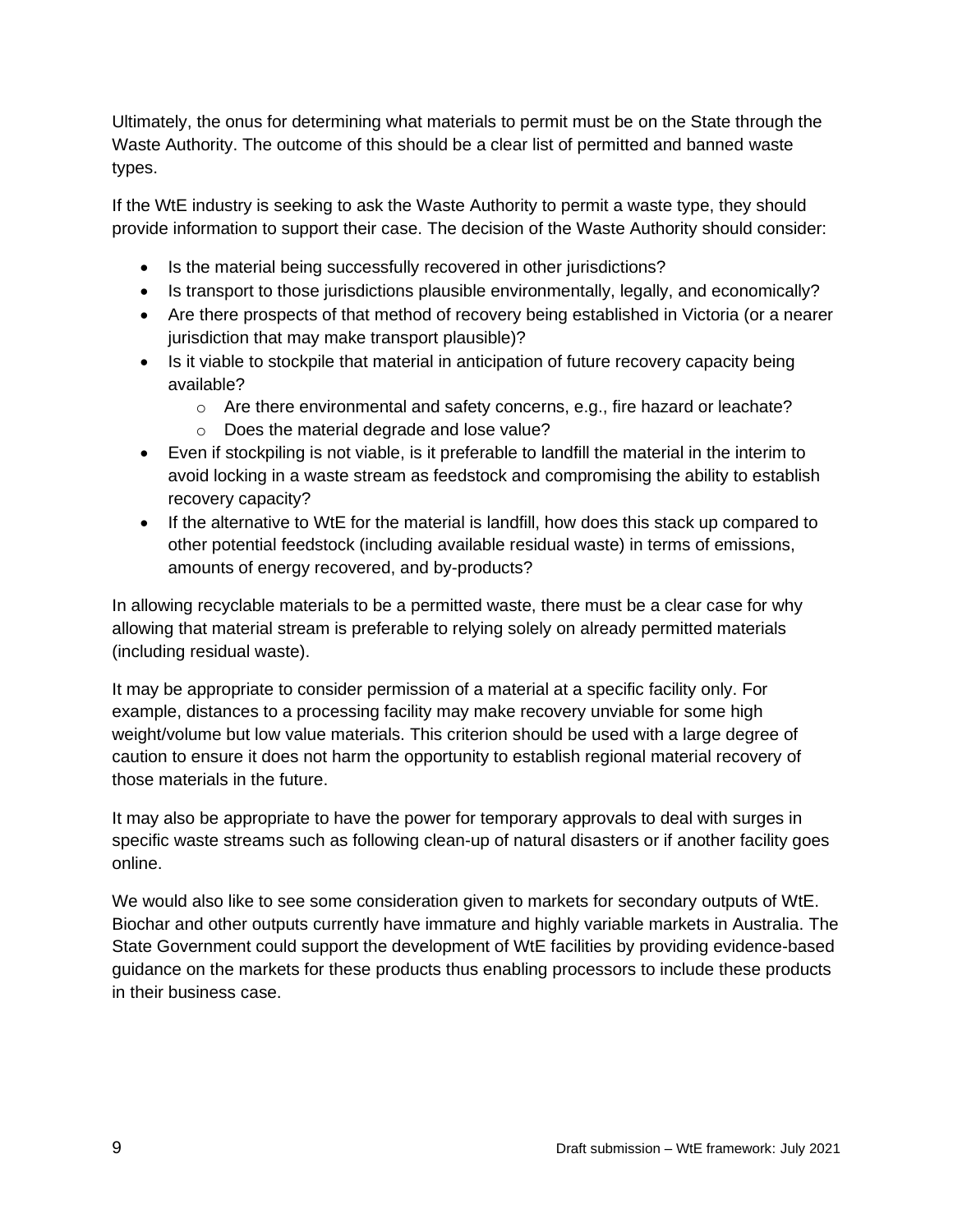#### **Question 4: Are there other wastes or processes that have a case to be considered exempt from the waste to energy cap, and why?**

We don't believe there are additional wastes that should be exempt at this time. We do have concerns about some of the proposed exempt materials (see Question 5).

#### **Question 5: What implementation issues could arise if the proposed permitted, banned and exempt waste categories are adopted?**

It is unclear why such a blanket exemption should be given to waste biomass.

Many of the types of wood waste defined by the Renewable Energy (Electricity) Regulations 2001 can be successfully recycled.

Many of the wastes described arising from primary and manufacturing industries can be successfully composted. In some cases, such as fruit and vegetable processing waste, it could be expected that a cleaner composting stream is produced than through household FOGO.

There should be a requirement to demonstrate these waste streams lack viable recycling opportunities in the same way as recyclable materials within the cap.

#### **Question 6: Which option (1 or 2) would be most suitable for allocating the waste to energy cap to applicants? Why or why not?**

If a cap is instituted, a coordinated EOI approach is the only appropriate method for allocations.

The cap is a limited (if artificially so) resource and must be utilised to best achieve stated outcomes. This is not possible with a first come first served allocation method.

The criteria proposed in the discussion are appropriate. We believe particular focus should be placed on equitable access across the state. Figure 4 shows the current location of approved facilities and one facility seeking approval. Consideration should also be given to the opportunity to harness heat output, either on-site or in the local area, as this can represent a significantly more efficient energy recovery outcome.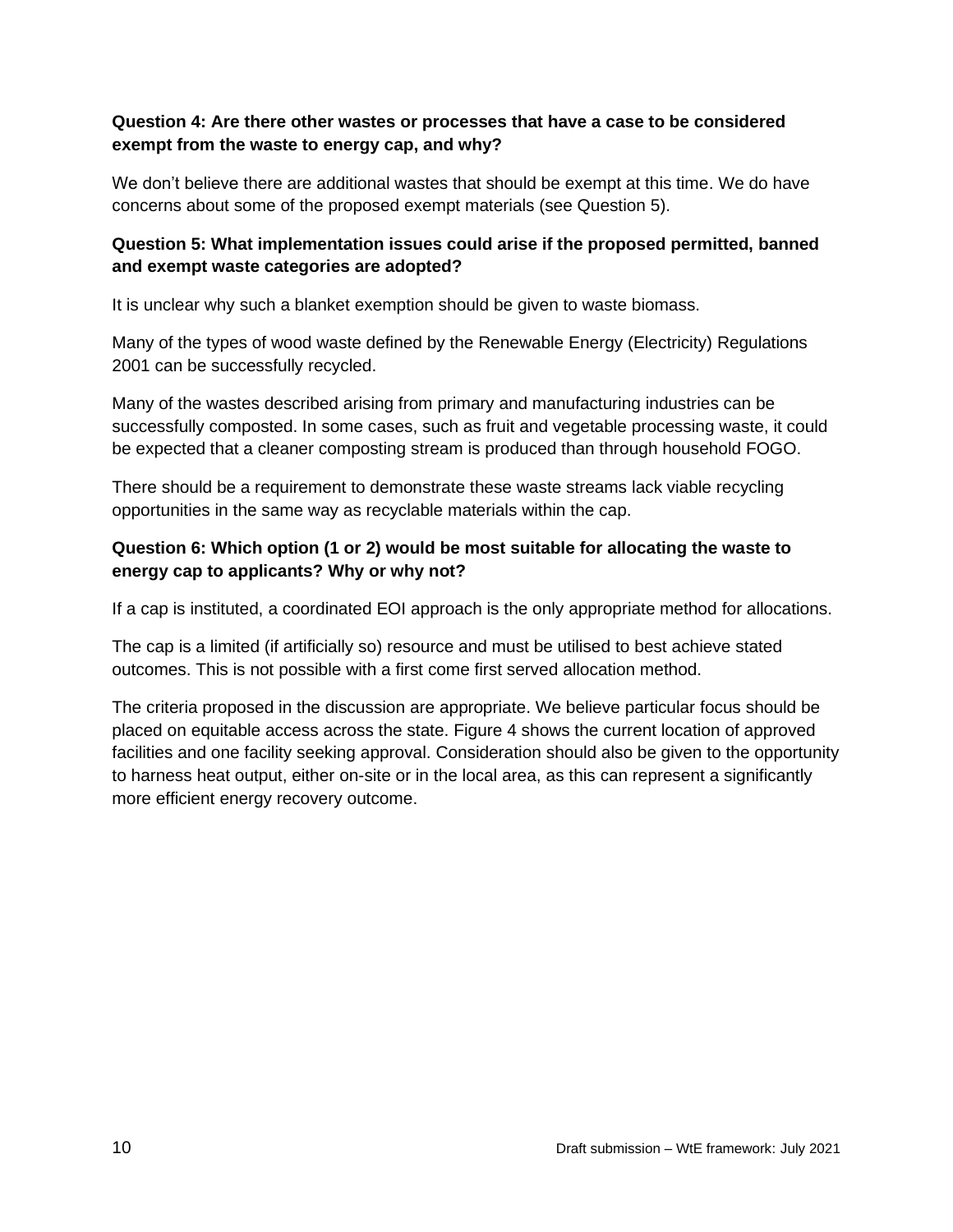

*Figure 4 - Locations of currently approved Waste to Energy Facilities and Prospect Hill International facility currently seeking approval in Lara.*

#### **Question 7: What are your views on the proposed methods for modifying cap allocations once they have been granted? What implementation issues could arise?**

We support the proposed methods for changing cap allocations. Conditions under which an allocation can be revoked must be clear, to provide investors with confidence.

We support allocations not being transferrable between operators unless the change is purely administrative, for example a change in ownership.

#### **Question 8: How should waste to energy facility operators' compliance with cap allocation conditions be reported and monitored?**

There needs to be active monitoring by the state, and not an over-reliance on self-regulation by the industry.

Our initial view is that the EPA would be better suited than the Waste Authority to monitor and investigate the types and volumes of wastes being fed in. However, the eventual makeup of the Waste Authority may include suitable expertise.

#### **Question 9: What considerations should the government include in future reviews of the waste to energy cap?**

The criteria for review of the cap appears appropriate.